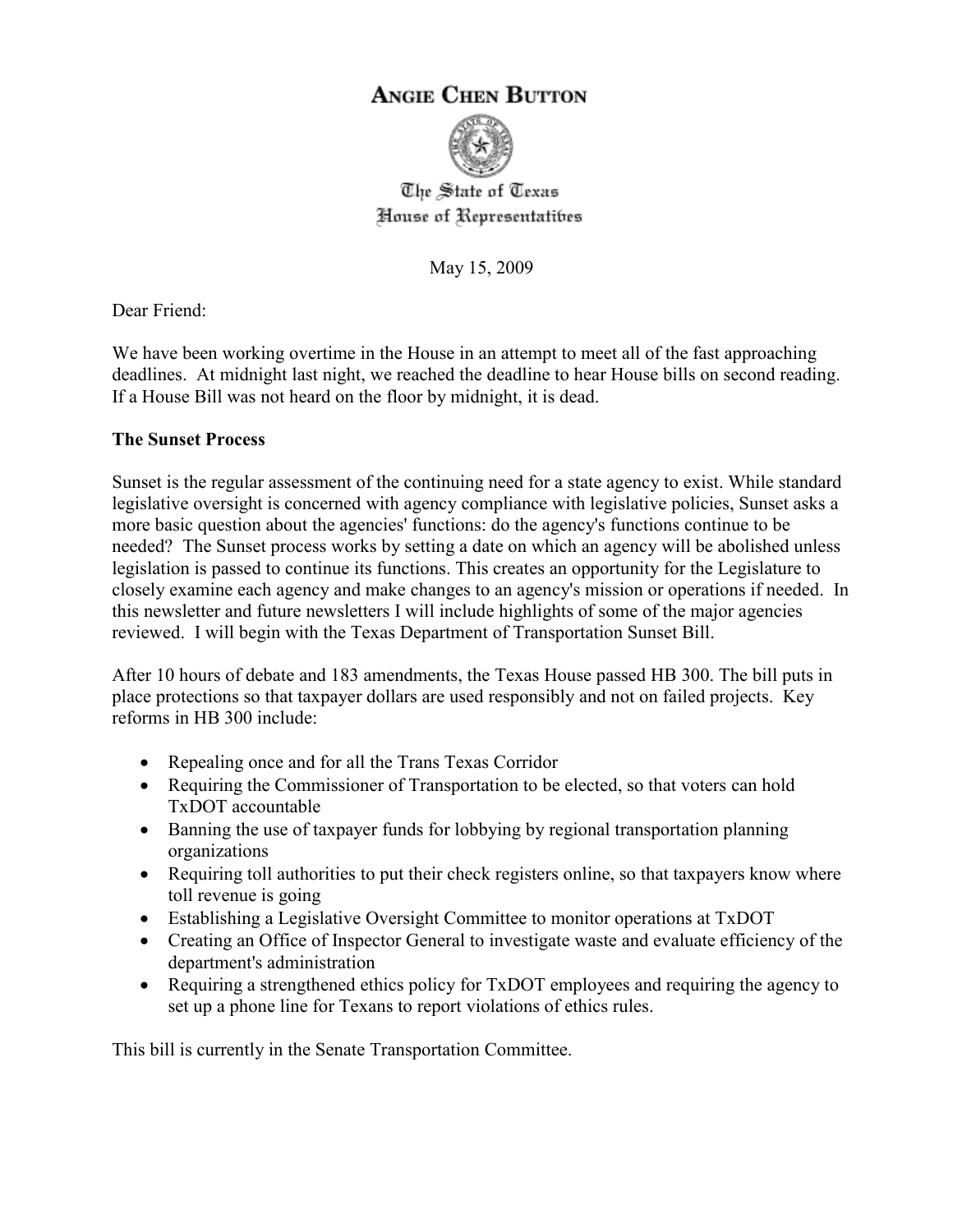

Rep. Button filling in for Speaker Straus last week.

## **Economic Development - Enterprise Fund for Job Retention Passed**

On Wednesday I laid out my bill, HB 1277 on second reading. HB 1277 allows the Texas Enterprise Fund to be used for job retention in times of economic stress.

This legislation is not designed to save a failing business model but, if a business is trying to make the decision between closing a plant in Texas versus other states, this bill will give them an additional reason to stay in Texas. If a business is considering closing shop in Texas and moving to another country, these funds could make them think twice and stay.

I am proud to say that this bill passed the House unanimously. Senator Bob Deuell is sponsoring this piece of legislation and it is currently in the Senate awaiting a hearing.



Rep. Button laying out HB 1277

HB 1198, the bill I authored which would make it easier for municipalities to take advantage of the incentives available through the Enterprise Zone program for the recruitment and retention of